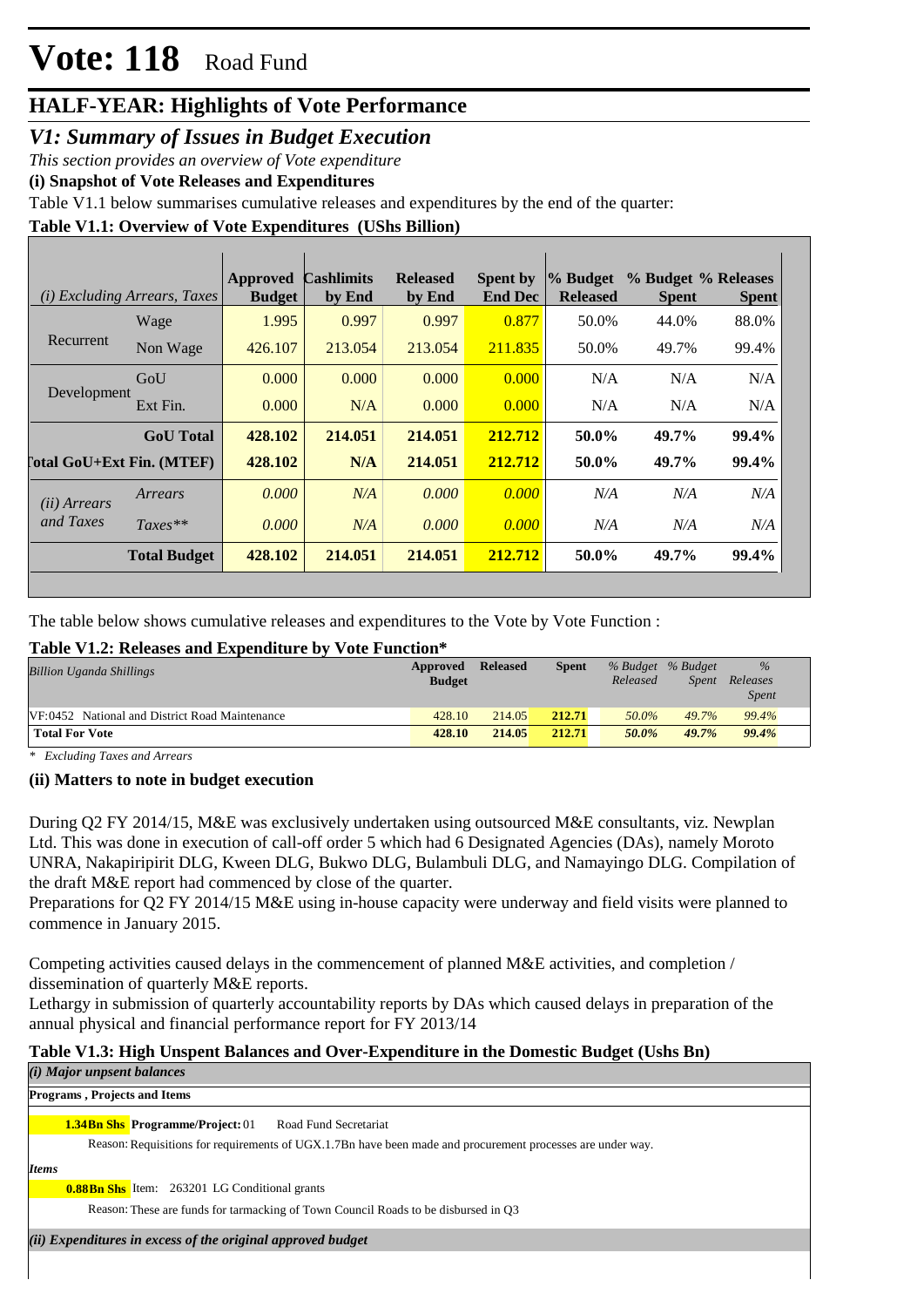## **HALF-YEAR: Highlights of Vote Performance**

*\* Excluding Taxes and Arrears*

## *V2: Performance Highlights*

*This section provides highlights of output performance, focusing on key outputs and actions impelemented to improve section performance.*

### **Table V2.1: Key Vote Output Indicators and Expenditures\***

| Vote, Vote Function<br><b>Key Output</b> | <b>Approved Budget and</b><br><b>Planned outputs</b>                                                    | <b>Cumulative Expenditure</b><br>and Performance                                                                                                 | <b>Status and Reasons for any</b><br><b>Variation from Plans</b>                           |
|------------------------------------------|---------------------------------------------------------------------------------------------------------|--------------------------------------------------------------------------------------------------------------------------------------------------|--------------------------------------------------------------------------------------------|
|                                          | <b>Vote Function: 0452 National and District Road Maintenance</b>                                       |                                                                                                                                                  |                                                                                            |
| <b>Output: 045251</b>                    | <b>National Road Maintenance</b>                                                                        |                                                                                                                                                  |                                                                                            |
|                                          | <i>Description of Performance:</i> Finance the Routine & Periodic<br>Maintenance of UNRA as<br>follows: | Cummulative outputs (upto $Q2$ - The KPI on average time of<br>FY 2014/15)<br>Cummulative outputs are upto<br>Q1-2014/15; Outputs for Q2-        | disbursement from date of<br>receipt of MFPED releases were<br>on time i.e 15 working days |
|                                          | <b>Routine Maintenance</b>                                                                              | 2014/15 are not yet submitted                                                                                                                    | from reciept of funds from                                                                 |
|                                          | - Paved Roads - Manual                                                                                  | by UNRA.                                                                                                                                         | MoFPED. The KPI on % of                                                                    |
|                                          | Maintenance - 1,170km<br>- Paved Roads - Mechanized<br>Maintenance - 1,150km                            | • Routine manual maintenance of funds released to UNRA was<br>500 km of paved national roads; within target. KPI on % of<br>• Routine mechanized | approved annual budget                                                                     |
|                                          | - Paved Roads - Term                                                                                    | maintenance of 400km km of                                                                                                                       | released for maintenance of                                                                |
|                                          | Maintenance (Mechanized) -<br>2,500km<br>- Un paved Roads - Manual                                      | paved national roads;<br>•Routine manual maintenance of a result of good performance of<br>16,761 km of unpaved national                         | national roads performed well as<br>MFPED releases and URF                                 |
|                                          | Maintenance - 16,500km                                                                                  | roads;                                                                                                                                           | disbursing 100% of the funds                                                               |
|                                          | - Un paved Roads - Mechanized                                                                           | • Routine mechanized                                                                                                                             | received.                                                                                  |
|                                          | Maintenance - 7,000km                                                                                   | maintenance of 3,218 km of                                                                                                                       |                                                                                            |
|                                          | - Un paved Roads - Term                                                                                 | unpaved national roads;                                                                                                                          |                                                                                            |
|                                          | Maintenance (Mechanized) -<br>6,000km                                                                   | •Mechanized Term maintenance<br>of 2,362 km of unpaved national                                                                                  |                                                                                            |
|                                          | - Bridges - 280 bridges                                                                                 | roads;                                                                                                                                           |                                                                                            |
|                                          | maintained                                                                                              | •Roads improvement of 45 km                                                                                                                      |                                                                                            |
|                                          |                                                                                                         | low lying unpaved road sections                                                                                                                  |                                                                                            |
|                                          | Periodic Maintenance                                                                                    | on major corridors;                                                                                                                              |                                                                                            |
|                                          | - Paved Roads - Remedial                                                                                | • Routine maintenance of 40                                                                                                                      |                                                                                            |
|                                          | Repairs & Sealing - 65km<br>- Un paved Roads -                                                          | bridges;<br>• Periodic maintenance of 20 km                                                                                                      |                                                                                            |
|                                          | Regravelling - 1,300km                                                                                  | of paved national roads;                                                                                                                         |                                                                                            |
|                                          | - Labour Based Rehabilitation -                                                                         | • Periodic maintenance of 433                                                                                                                    |                                                                                            |
|                                          | 132km                                                                                                   | km of unpaved national roads;                                                                                                                    |                                                                                            |
|                                          | - Bridges (Major Repairs) - 10<br>bridges rehabilitated                                                 | • Periodic maintenance of 2<br>bridges;<br>• Street lighting on 55km of                                                                          |                                                                                            |
|                                          | Road Safety works                                                                                       | selected national roads;                                                                                                                         |                                                                                            |
|                                          | - Street lighting on Selected                                                                           | • Demarcation of 45 km of road                                                                                                                   |                                                                                            |
|                                          | National Roads - 47km                                                                                   | reserves;                                                                                                                                        |                                                                                            |
|                                          | - Road Signage on Various                                                                               | • Operations and maintenance of                                                                                                                  |                                                                                            |
|                                          | roads - 4,000no.                                                                                        | 10 weigh bridges;                                                                                                                                |                                                                                            |
|                                          | - Marking of Roads - 1,100km<br>- Demarcation of road                                                   | • Operations and maintenance of<br>8 ferries at 99% availability;                                                                                |                                                                                            |
|                                          | reserves - 555km                                                                                        | •Low cost surfacing of 1.25 km                                                                                                                   |                                                                                            |
|                                          | - Protection of road reserves of                                                                        | of national roads- draft final                                                                                                                   |                                                                                            |
|                                          | national roads                                                                                          | detailed design reports                                                                                                                          |                                                                                            |
|                                          |                                                                                                         | submitted;                                                                                                                                       |                                                                                            |
|                                          | Axle Load Control<br>- Operations and Maintenance                                                       | •Consultancy services for<br>Supervision of Periodic                                                                                             |                                                                                            |
|                                          | (8 fixed & 2 Mobile) - 10                                                                               | Maintenance of paved roads                                                                                                                       |                                                                                            |
|                                          | Weighbridges                                                                                            | 10nos-Procurement completed;                                                                                                                     |                                                                                            |
|                                          |                                                                                                         | •Consultancy services-                                                                                                                           |                                                                                            |
|                                          | Ferries                                                                                                 | Supervision of Periodic                                                                                                                          |                                                                                            |
|                                          | Operations, Maintenance and                                                                             | Maintenance of Bridges (1no)-                                                                                                                    |                                                                                            |
|                                          | Landing sites maintenance (9)<br>Ferries) - 9 Ferries                                                   | Procurement initiated;<br>• Plant and Equipment                                                                                                  |                                                                                            |
|                                          |                                                                                                         | maintenance at 75% availability;                                                                                                                 |                                                                                            |
|                                          | Other qualifying work                                                                                   | • Equipment hire service contract                                                                                                                |                                                                                            |
|                                          | - National Road Network                                                                                 | commenced in western region;                                                                                                                     |                                                                                            |
|                                          | <b>Condition Assessment and</b>                                                                         | • Purchase of road tools- gravel                                                                                                                 |                                                                                            |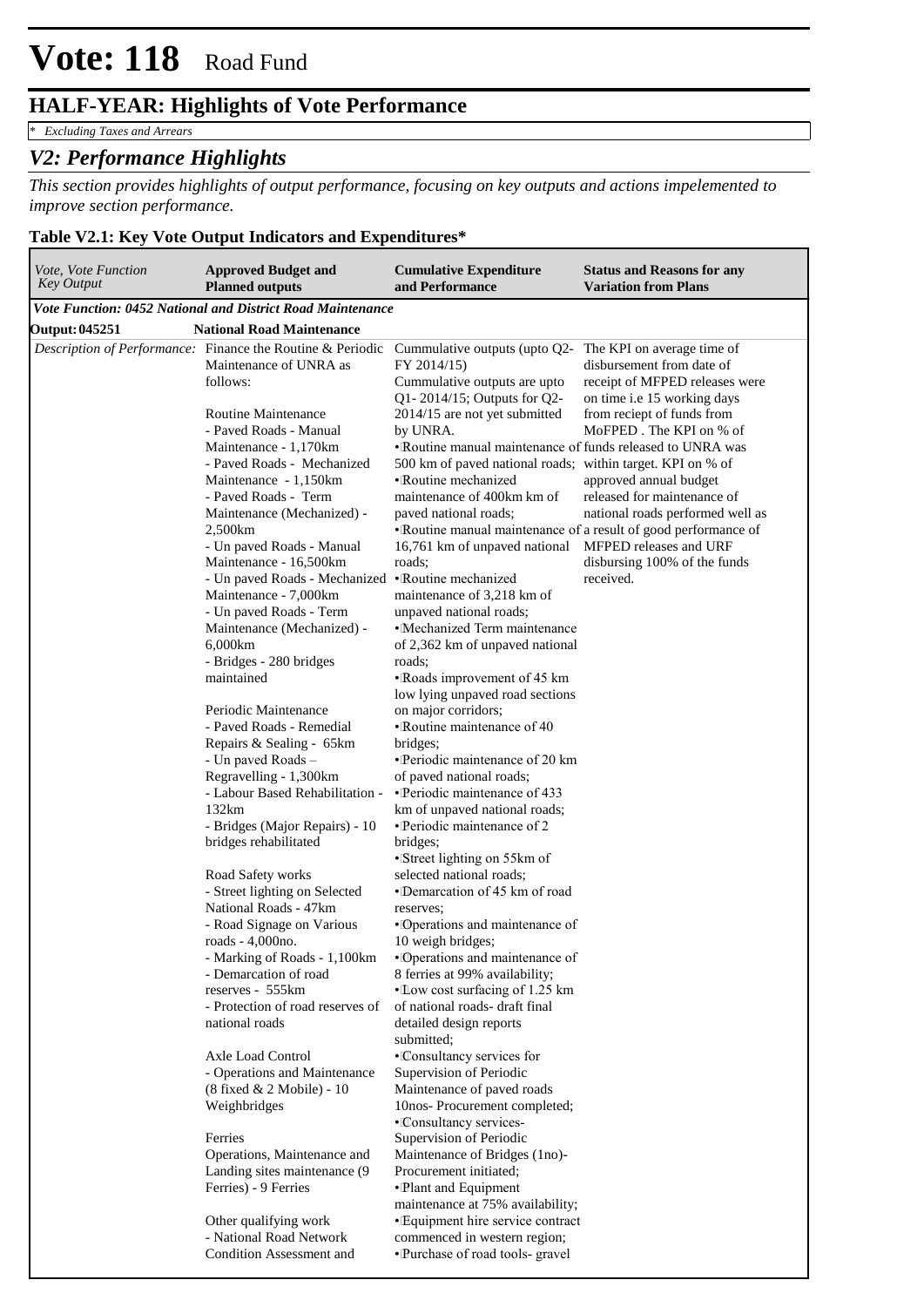# **HALF-YEAR: Highlights of Vote Performance**

| Vote, Vote Function<br><b>Key Output</b>                                                             | <b>Approved Budget and</b><br><b>Planned outputs</b>                                                                                                                                                                                                                                                                                                                                                                                                                                                                                                                                                                                                                                                                                                                                                                                                                                                                                                             | <b>Cumulative Expenditure</b><br>and Performance                                                                                                                                                                                                                                                                                                                              | <b>Status and Reasons for any</b><br><b>Variation from Plans</b>                                                                                                                                                                                                                                                                                                                                                                                                                                                                                                                |  |  |  |
|------------------------------------------------------------------------------------------------------|------------------------------------------------------------------------------------------------------------------------------------------------------------------------------------------------------------------------------------------------------------------------------------------------------------------------------------------------------------------------------------------------------------------------------------------------------------------------------------------------------------------------------------------------------------------------------------------------------------------------------------------------------------------------------------------------------------------------------------------------------------------------------------------------------------------------------------------------------------------------------------------------------------------------------------------------------------------|-------------------------------------------------------------------------------------------------------------------------------------------------------------------------------------------------------------------------------------------------------------------------------------------------------------------------------------------------------------------------------|---------------------------------------------------------------------------------------------------------------------------------------------------------------------------------------------------------------------------------------------------------------------------------------------------------------------------------------------------------------------------------------------------------------------------------------------------------------------------------------------------------------------------------------------------------------------------------|--|--|--|
|                                                                                                      | <b>Quality Assurance</b><br>- Road Committee Activities<br>- Alternative Technology/Low<br>Cost Surfacing Technology -<br>2No. - 53km<br>- Consultancy Services -<br>Supervision of Periodic<br>Maintenance of Paved &<br>Unpaved Roads - 25No.<br>- Consultancy Services -<br>Supervision of Periodic<br>Maintenance of Bridges - 1No                                                                                                                                                                                                                                                                                                                                                                                                                                                                                                                                                                                                                           | testing equipment delivered;                                                                                                                                                                                                                                                                                                                                                  |                                                                                                                                                                                                                                                                                                                                                                                                                                                                                                                                                                                 |  |  |  |
| Performance Indicators:                                                                              |                                                                                                                                                                                                                                                                                                                                                                                                                                                                                                                                                                                                                                                                                                                                                                                                                                                                                                                                                                  |                                                                                                                                                                                                                                                                                                                                                                               |                                                                                                                                                                                                                                                                                                                                                                                                                                                                                                                                                                                 |  |  |  |
| Average time (days) of<br>disbursements from date of<br>receipt of MFPED releases<br>(Nationa Roads) | 14                                                                                                                                                                                                                                                                                                                                                                                                                                                                                                                                                                                                                                                                                                                                                                                                                                                                                                                                                               | 5                                                                                                                                                                                                                                                                                                                                                                             |                                                                                                                                                                                                                                                                                                                                                                                                                                                                                                                                                                                 |  |  |  |
| % of funds released to<br>UNRA on time (as per<br>performance agreement)                             | 90                                                                                                                                                                                                                                                                                                                                                                                                                                                                                                                                                                                                                                                                                                                                                                                                                                                                                                                                                               | 100                                                                                                                                                                                                                                                                                                                                                                           |                                                                                                                                                                                                                                                                                                                                                                                                                                                                                                                                                                                 |  |  |  |
| % of approved annual budget<br>released for maintenance of<br>National roads                         | 90                                                                                                                                                                                                                                                                                                                                                                                                                                                                                                                                                                                                                                                                                                                                                                                                                                                                                                                                                               | 25                                                                                                                                                                                                                                                                                                                                                                            |                                                                                                                                                                                                                                                                                                                                                                                                                                                                                                                                                                                 |  |  |  |
| <b>Output Cost:</b>                                                                                  | UShs Bn:<br>274.438                                                                                                                                                                                                                                                                                                                                                                                                                                                                                                                                                                                                                                                                                                                                                                                                                                                                                                                                              | <b>UShs Bn:</b>                                                                                                                                                                                                                                                                                                                                                               | 136.979 % Budget Spent:<br>49.9%                                                                                                                                                                                                                                                                                                                                                                                                                                                                                                                                                |  |  |  |
| Output: 045252                                                                                       | <b>District</b> , Urban and Community Access Road Maintenance                                                                                                                                                                                                                                                                                                                                                                                                                                                                                                                                                                                                                                                                                                                                                                                                                                                                                                    |                                                                                                                                                                                                                                                                                                                                                                               |                                                                                                                                                                                                                                                                                                                                                                                                                                                                                                                                                                                 |  |  |  |
|                                                                                                      | Description of Performance: Finance the Routine & Periodic Cummulative outputs are upto<br>Maintenance of Districts,<br>KCCA, Urban councils and<br>community access roads as<br>follows:<br>District Roads<br>- Routine Maintenance<br>(Manual) of District Rds<br>25,528km;<br>- Routine Maintenance<br>(Mechanized) of District Rds<br>5,000 km;<br>- Periodic Maintenance of<br>District Rds 1,000km;<br>- Routine Maintenance<br>(Bridges)/District Rds 10No;<br>- Culverts (Nos)/ District Rds<br>5,500No.<br><b>Urban Roads</b><br>- Routine Maintenance<br>(Manual) of Urban Rds<br>1,200 km;<br>- Routine Maintenance<br>(Mechanized) of Urban Rds<br>206km;<br>- Periodic Maintenance of<br>Urban Rds 50km;<br>- Routine Maintenance<br>(Bridges)/Urban Rds 6No;<br>- Culverts (lines)/Urban Rds<br>100No.<br><b>KCCA Roads</b><br>- Routine Maintenance<br>(Manual) of KCCA Rds 626km;<br>- Routine Maintenance<br>(Mechanized) of KCCA Rds<br>500km; | $Q1 - 2014/15$ ; Outputs for $Q2 -$<br>2014/15 are not yet submitted<br>by KCCA.<br>• Routine manual/mechanized<br>maintenance of 101.8km of<br>paved city roads;<br>• Routine manual/mechanized<br>maintenance of 671 km of<br>unpaved city roads;<br>Cummulative outputs up to Q2-<br>$2014/15$ s are not yet fully<br>submitted by DUCAR agencies. town council roads were | The KPI on average time of<br>disbursement from date of<br>receipt of MFPED releases was<br>on time i.e 15 working days<br>from receipt of funds from<br>MoFPED The KPI on % of<br>funds released to DUCAR<br>agencies was within targe. The<br>KPI on % of approved annual<br>budget released for maintenance<br>of DUCAR roads<br>underperformed because the<br>funds for resealing of a select of<br>retained at URF as procurement<br>of a consultant to do the detailed<br>engineering design and<br>monitoring for all the benefiting<br>town councils was still ongoing. |  |  |  |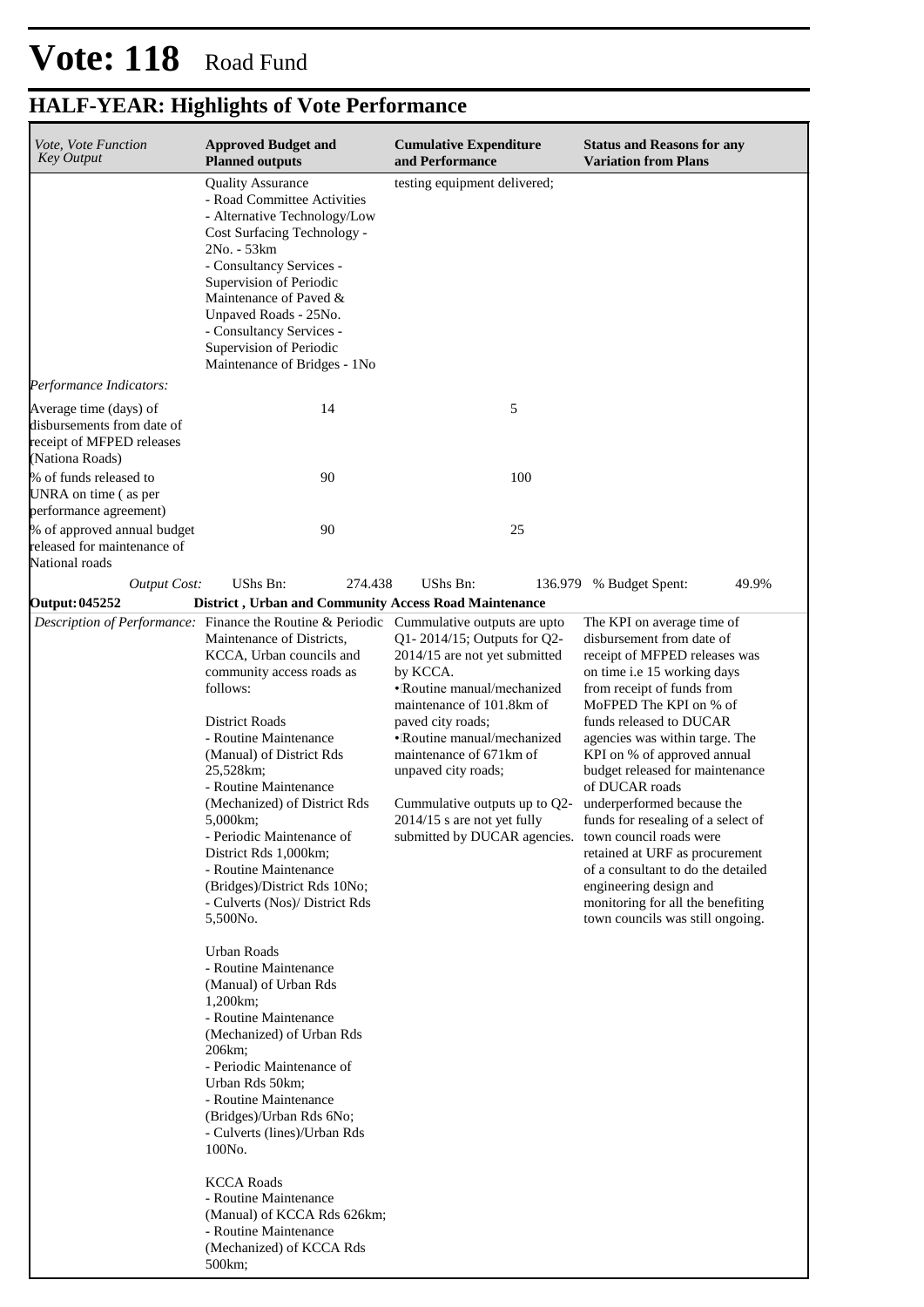# **HALF-YEAR: Highlights of Vote Performance**

| <i>Vote, Vote Function</i><br><b>Key Output</b>                                              | <b>Approved Budget and</b><br><b>Planned outputs</b>                                                                                                                           | <b>Cumulative Expenditure</b><br>and Performance |        | <b>Status and Reasons for any</b><br><b>Variation from Plans</b> |       |
|----------------------------------------------------------------------------------------------|--------------------------------------------------------------------------------------------------------------------------------------------------------------------------------|--------------------------------------------------|--------|------------------------------------------------------------------|-------|
|                                                                                              | - Periodic Maintenance of<br>KCCA Rds 25km;<br>- Culverts (lines)/KCCA Rds<br>50No.                                                                                            |                                                  |        |                                                                  |       |
|                                                                                              | <b>Community Access Roads</b><br>- Routine Maintenance<br>(Manual) of CARs of 5,832km;<br>- Routine Maintenance<br>(Bridges)/CARs 14No;<br>- Culverts (lines)/CARs<br>1,050No: |                                                  |        |                                                                  |       |
| Performance Indicators:                                                                      |                                                                                                                                                                                |                                                  |        |                                                                  |       |
| Average time (days) of<br>disbursements from date of<br>receipt of MPFED releases<br>(DUCAR) | 14                                                                                                                                                                             |                                                  | 13.4   |                                                                  |       |
| % of funds released to<br>DUCAR agencies on time (as<br>per performance agreement)           | 90                                                                                                                                                                             |                                                  | 75.8   |                                                                  |       |
| % of approved annual budget<br>released for maintenance of<br><b>DUCAR</b> roads             | 90                                                                                                                                                                             |                                                  | 21.9   |                                                                  |       |
| <b>Output Cost:</b>                                                                          | UShs Bn:                                                                                                                                                                       | 146.440<br>UShs Bn:                              | 72.099 | % Budget Spent:                                                  | 49.2% |
| <b>Vote Function Cost</b>                                                                    | <b>UShs Bn:</b>                                                                                                                                                                | 428.102 UShs Bn:                                 |        | 212.712 % Budget Spent:                                          | 49.7% |
| <b>Cost of Vote Services:</b>                                                                | UShs Bn:                                                                                                                                                                       | 428.102 UShs Bn:                                 |        | <b>212.712</b> % Budget Spent:                                   | 49.7% |

*\* Excluding Taxes and Arrears*

Emerging trends in performance

Capacity to undertake expanded M&E in the DAs given a limited budget..

Emerging performance challenges for the subsequent quarter

Timely preparation, printing, and dissemination of M&E reports and physical and financial performance reports of URF DAs. The challenge arises as a result of competing activities.

 $\Box$  Problems in compiling reports, including quality of data/data collection

Untimely submission of accountability reports by DAs constrains desk review of documents which is supposed to precede M&E field visits.

#### **Table V2.2: Implementing Actions to Improve Vote Performance**

| <b>Planned Actions:</b>                                                                                                                      | <b>Actual Actions:</b>                                                                                                                       | <b>Reasons for Variation</b> |
|----------------------------------------------------------------------------------------------------------------------------------------------|----------------------------------------------------------------------------------------------------------------------------------------------|------------------------------|
| Vote: 118 Road Fund                                                                                                                          |                                                                                                                                              |                              |
| Vote Function: 04.52 National and District Road Maintenance                                                                                  |                                                                                                                                              |                              |
| Implement the framework and regulations<br>for collection and management of road<br>user charges for funding maintenance of<br>public roads. | The Draft framework & regulations for<br>collection & management of road user<br>charges is in place $\&$ is being finalized.                | There are no variations      |
| 1. Implement the URF<br>regulations<br>2.<br>Implement the communications strategy.                                                          | 1. The URF regulations were submitted to There are no variations<br>MOFPED.<br>2.<br>The Communications strategy is under<br>implementation. |                              |
| Vote: 118 Road Fund                                                                                                                          |                                                                                                                                              |                              |
| Vote Function: 04.52 National and District Road Maintenance                                                                                  |                                                                                                                                              |                              |
| Implement the 3 and 5 year road<br>maintenance plan.                                                                                         | The 3 and 5 year Road maintenance plan<br>is being implemented.                                                                              | There are no variations      |

## *V3: Details of Releases and Expenditure*

*This section provides a comprehensive summary of the outputs delivered by the Vote and further details of Vote expenditures by Vote Function and Expenditure Item.*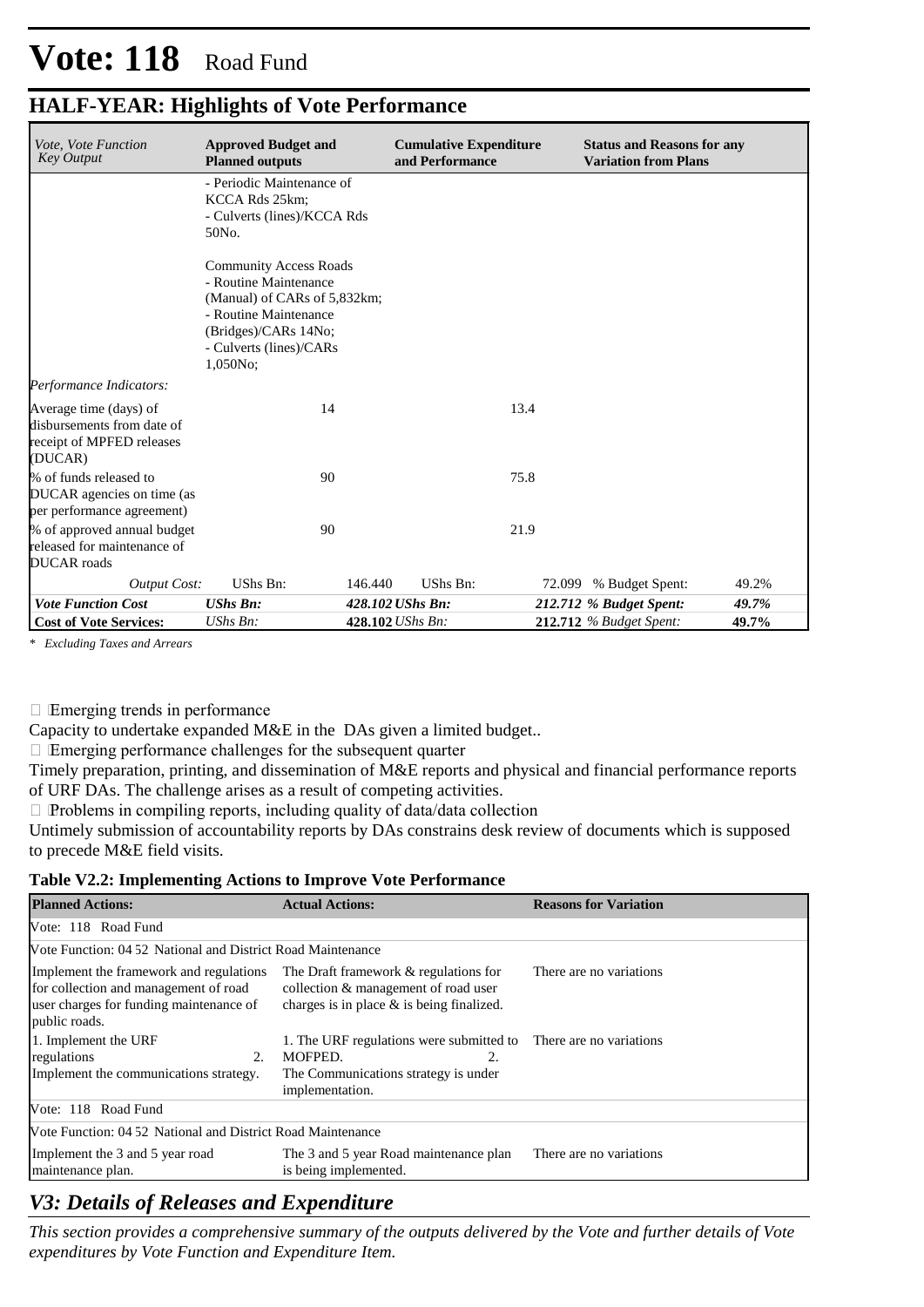# **HALF-YEAR: Highlights of Vote Performance**

### **Table V3.1: GoU Releases and Expenditure by Output\***

| $-11.77$ . $-11.77$ . $-11.77$<br>------                     | Approved      | <b>Released</b> | <b>Spent</b> | $%$ GoU       | $%$ GoU       | $%$ GoU      |  |
|--------------------------------------------------------------|---------------|-----------------|--------------|---------------|---------------|--------------|--|
| <b>Billion Uganda Shillings</b>                              | <b>Budget</b> |                 |              | <b>Budget</b> | <b>Budget</b> | Releases     |  |
|                                                              |               |                 |              | Released      | <b>Spent</b>  | <i>Spent</i> |  |
| VF:0452 National and District Road Maintenance               | 428.10        | 214.05          | 212.71       | 50.0%         | 49.7%         | 99.4%        |  |
| Class: Outputs Provided                                      | 7.22          | 4.09            | 3.63         | 56.6%         | 50.3%         | 88.8%        |  |
| 045201 Road Fund Secretariat Services                        | 7.22          | 4.09            | 3.63         | 56.6%         | 50.3%         | 88.8%        |  |
| Class: Outputs Funded                                        | 420.88        | 209.96          | 209.08       | 49.9%         | 49.7%         | 99.6%        |  |
| 045251 National Road Maintenance                             | 274.44        | 136.98          | 136.98       | 49.9%         | 49.9%         | $100.0\%$    |  |
| 045252 District, Urban and Community Access Road Maintenance | 146.44        | 72.98           | 72.10        | 49.8%         | $49.2\%$      | 98.8%        |  |
| <b>Total For Vote</b>                                        | 428.10        | 214.05          | 212.71       | 50.0%         | 49.7%         | 99.4%        |  |

*\* Excluding Taxes and Arrears*

### **Table V3.2: 2015/16 GoU Expenditure by Item**

| Billion Uganda Shillings                                  | <b>Approved</b><br><b>Budget</b> | <b>Releases</b> | <b>Expend-</b><br>iture | % Budged<br><b>Released</b> | %Releases<br><b>Spent</b> |        |
|-----------------------------------------------------------|----------------------------------|-----------------|-------------------------|-----------------------------|---------------------------|--------|
| <b>Output Class: Outputs Provided</b>                     | 7.22                             | 4.09            | 3.63                    | 56.6%                       | 50.3%                     | 88.8%  |
| 211102 Contract Staff Salaries (Incl. Casuals, Temporary) | 1.99                             | 1.00            | 0.88                    | 50.0%                       | 44.0%                     | 88.0%  |
| 211103 Allowances                                         | 0.31                             | 0.16            | 0.16                    | 50.0%                       | 50.0%                     | 100.0% |
| 212101 Social Security Contributions                      | 0.20                             | 0.10            | 0.09                    | 50.0%                       | 46.5%                     | 93.0%  |
| 213001 Medical expenses (To employees)                    | 0.09                             | 0.05            | 0.00                    | 50.0%                       | 0.3%                      | 0.6%   |
| 213002 Incapacity, death benefits and funeral expenses    | 0.02                             | 0.01            | 0.00                    | 50.0%                       | 0.0%                      | 0.0%   |
| 221001 Advertising and Public Relations                   | 0.33                             | 0.16            | 0.15                    | 50.0%                       | 45.6%                     | 91.3%  |
| 221002 Workshops and Seminars                             | 0.29                             | 0.15            | 0.14                    | 50.0%                       | 50.0%                     | 100.0% |
| 221003 Staff Training                                     | 0.20                             | 0.10            | 0.09                    | 50.0%                       | 45.5%                     | 91.0%  |
| 221004 Recruitment Expenses                               | 0.03                             | 0.02            | 0.01                    | 50.0%                       | 50.0%                     | 100.0% |
| 221007 Books, Periodicals & Newspapers                    | 0.02                             | 0.01            | 0.00                    | 50.0%                       | 22.8%                     | 45.6%  |
| 221008 Computer supplies and Information Technology (IT)  | 0.05                             | 0.03            | 0.01                    | 50.0%                       | 28.1%                     | 56.3%  |
| 221009 Welfare and Entertainment                          | 0.02                             | 0.01            | 0.01                    | 50.0%                       | 43.0%                     | 86.1%  |
| 221011 Printing, Stationery, Photocopying and Binding     | 0.28                             | 0.14            | 0.06                    | 50.0%                       | 21.2%                     | 42.5%  |
| 221012 Small Office Equipment                             | 0.01                             | 0.01            | 0.00                    | 50.0%                       | 24.5%                     | 48.9%  |
| 221017 Subscriptions                                      | 0.01                             | 0.01            | 0.00                    | 50.0%                       | 22.3%                     | 44.5%  |
| 222001 Telecommunications                                 | 0.04                             | 0.02            | 0.01                    | 50.0%                       | 30.9%                     | 61.8%  |
| 222002 Postage and Courier                                | 0.01                             | 0.00            | 0.00                    | 50.0%                       | 0.0%                      | 0.0%   |
| 222003 Information and communications technology (ICT)    | 0.15                             | 0.08            | 0.03                    | 50.0%                       | 17.7%                     | 35.4%  |
| 223001 Property Expenses                                  | 0.02                             | 0.01            | 0.00                    | 50.0%                       | 20.2%                     | 40.3%  |
| 223003 Rent – (Produced Assets) to private entities       | 0.96                             | 0.96            | 0.95                    | 100.0%                      | 98.9%                     | 98.9%  |
| 223004 Guard and Security services                        | 0.04                             | 0.02            | 0.01                    | 50.0%                       | 19.0%                     | 38.1%  |
| 223005 Electricity                                        | 0.05                             | 0.03            | 0.02                    | 50.0%                       | 40.5%                     | 80.9%  |
| 223006 Water                                              | 0.01                             | 0.00            | 0.00                    | 50.0%                       | 39.7%                     | 79.3%  |
| 225001 Consultancy Services- Short term                   | 1.56                             | 0.78            | 0.76                    | 50.0%                       | 48.7%                     | 97.4%  |
| 226001 Insurances                                         | 0.05                             | 0.03            | 0.01                    | 50.0%                       | 21.7%                     | 43.5%  |
| 227001 Travel inland                                      | 0.24                             | 0.12            | 0.12                    | 50.0%                       | 49.9%                     | 99.8%  |
| 227002 Travel abroad                                      | 0.12                             | 0.06            | 0.06                    | 50.0%                       | 47.1%                     | 94.3%  |
| 227004 Fuel, Lubricants and Oils                          | 0.06                             | 0.03            | 0.03                    | 50.0%                       | 50.0%                     | 100.0% |
| 228002 Maintenance - Vehicles                             | 0.05                             | 0.03            | 0.01                    | 50.0%                       | 24.9%                     | 49.9%  |
| 228003 Maintenance – Machinery, Equipment & Furniture     | 0.03                             | 0.01            | 0.01                    | 50.0%                       | 24.5%                     | 48.9%  |
| <b>Output Class: Outputs Funded</b>                       | 420.88                           | 209.96          | 209.08                  | 49.9%                       | 49.7%                     | 99.6%  |
| 263201 LG Conditional grants                              | 146.44                           | 72.98           | 72.10                   | 49.8%                       | 49.2%                     | 98.8%  |
| 263204 Transfers to other govt. Units (Capital)           | 274.44                           | 136.98          | 136.98                  | 49.9%                       | 49.9%                     | 100.0% |
| <b>Grand Total:</b>                                       | 428.10                           | 214.05          | 212.71                  | 50.0%                       | 49.7%                     | 99.4%  |
| <b>Total Excluding Taxes and Arrears:</b>                 | 428.10                           | 214.05          | 212.71                  | 50.0%                       | 49.7%                     | 99.4%  |

## **Table V3.3: GoU Releases and Expenditure by Project and Programme\***

| <b>Billion Uganda Shillings</b>                       | Approved      | <b>Released</b> | <b>Spent</b> | $%$ GoU       | $%$ GoU       | $%$ GoU      |  |
|-------------------------------------------------------|---------------|-----------------|--------------|---------------|---------------|--------------|--|
|                                                       | <b>Budget</b> |                 |              | <b>Budget</b> | <b>Budget</b> | Releases     |  |
|                                                       |               |                 |              | Released      | <b>Spent</b>  | <i>Spent</i> |  |
| <b>VF:0452</b> National and District Road Maintenance | 428.10        | 214.05          | 212.71       | 50.0%         | 49.7%         | 99.4%        |  |
| <b>Recurrent Programmes</b>                           |               |                 |              |               |               |              |  |
| 01<br>Road Fund Secretariat                           | 428.10        | 214.05          | 212.71       | 50.0%         | 49.7%         | 99.4%        |  |
| <b>Total For Vote</b>                                 |               | 214.05          | 212.71       | 50.0%         | 49.7%         | 99.4%        |  |

*\* Excluding Taxes and Arrears*